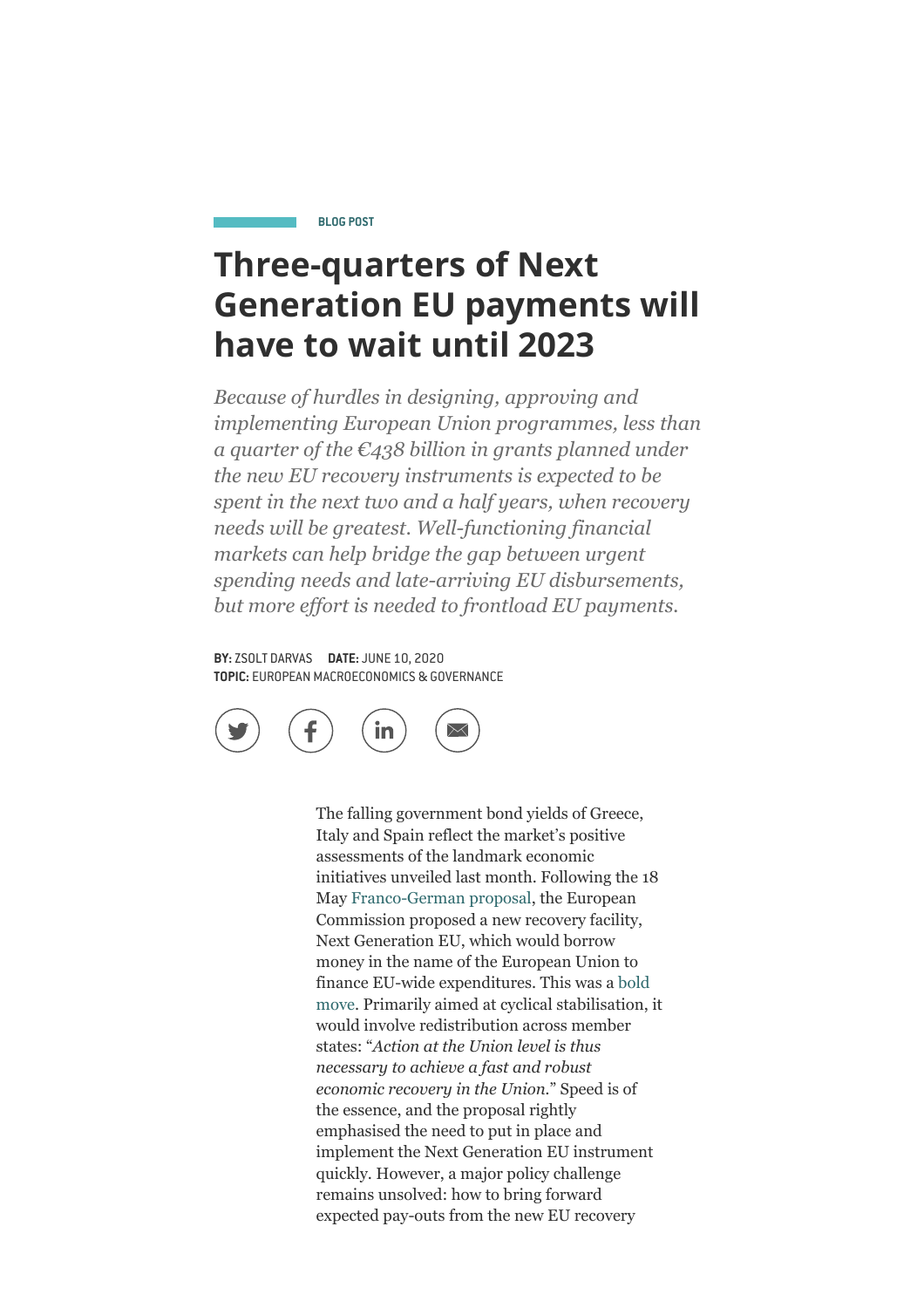instrument so that they are early enough to support economic recovery from the pandemicinduced recession.

The incorporation of the temporary Next Generation EU into the EU's next multiannual budget would take advantage of a wellestablished framework, already subject to various checks and balances. The temporary instrument would add  $\epsilon_{433}$  billion in grants, €67 billion in guarantees and €250 billion in loans (measured at 2018 prices) to the  $\epsilon_{1,100}$ billion 'standard' seven-year EU budget for 2021-2027. Considering the urgency of EU budget support, the Commission also proposed to add  $\epsilon$ 11.5 billion (at current prices) to the current 2020 annual budget, of which  $\epsilon_5$  billion would be grants and  $\epsilon$ 6.5 billion would be guarantees.

However, the EU budget is a slow-moving machine. As operational programmes have to be designed, approved and implemented, EU budget commitments are typically paid down over many years (see Figures 1 and 2 [here\)](https://www.bruegel.org/2017/03/divorce-settlement-or-leaving-the-club-a-breakdown-of-the-brexit-bill/). The Commission has emphasised that commitments from the new recovery instrument should be frontloaded. But expected payment amounts in the Commission's [sectoral regulation proposals](https://ec.europa.eu/info/publications/mff-2021-2027-sectoral-acts_en) are somewhat hidden in annexes. Their aggregation reveals that the proposed recovery instrument will be subjected to the same time constraints as usual (Figure 1).



Figure 1: Annual breakdown of the combined 'Next **proposals (% GNI)**

Source: expected commitments and payments are from the sectoral regulatio European Commission forecast, while for 2022-2028 I assume that EU GNI wi

Grants - commitments Guarantees - commitments Loans - commitments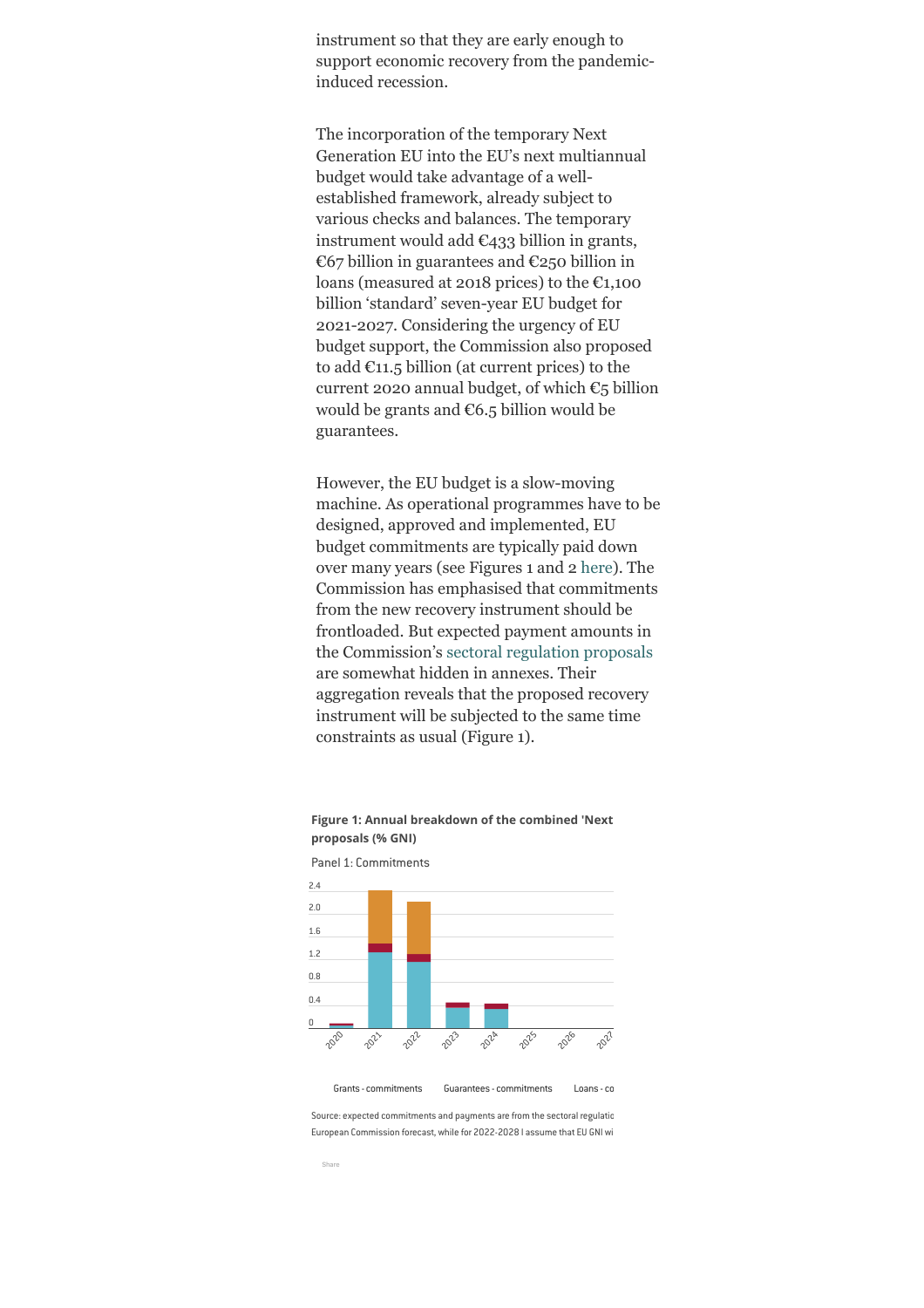- Commitments related to the combined  $\epsilon_{438}$  billion grant component of Next Generation EU and the 2020 annual budget amendment are indeed frontloaded: 78% of total commitments are scheduled to be agreed in 2020-2022. However, the Commission expects that barely 24.9% of the total new firepower for grants would be spent in 2020- 2022, when the recovery needs will be greatest.
- Moreover, these payment plans presuppose 100% absorption rates, while in practice absorption rates vary: for the 2007-2013 budget, national [absorption](https://epthinktank.eu/2015/09/02/cohesion-policy-implementation-in-the-eu28/fig3_funds/) of available structural and cohesion funds ranged from 48% in Croatia to 95% in Estonia and Portugal.
- The time profile for the smaller guarantee component ( $\mathbb{C}$ 73 billion) is similar, with 63% of commitments made in 2020-2022, but only 31% of payments.
- The  $\epsilon$ 250 billion in loans would be fully committed in 2021-2022 and 43% paid out in these two years, supposing 100% demand for loans and, again, a 100% absorption rate.

Since EU debt will be issued to finance the recovery instrument as payments are being made, backloaded payments also imply that the increased supply of safe assets will come rather late.

*"The Commission expects that barely 24.9% of the total new firepower for grants would be spent in 2020-2022, when the recovery needs will be greatest."*

> Well-functioning financial markets can help bridge the gap between the urgent recovery needs and the later EU budget pay-outs. Countries could borrow and spend immediately to support their economic recoveries and the EU funds could be used when they will be available later, hence allowing countries to borrow less later. Still, it is crucial to frontload EU payments to support economic recovery.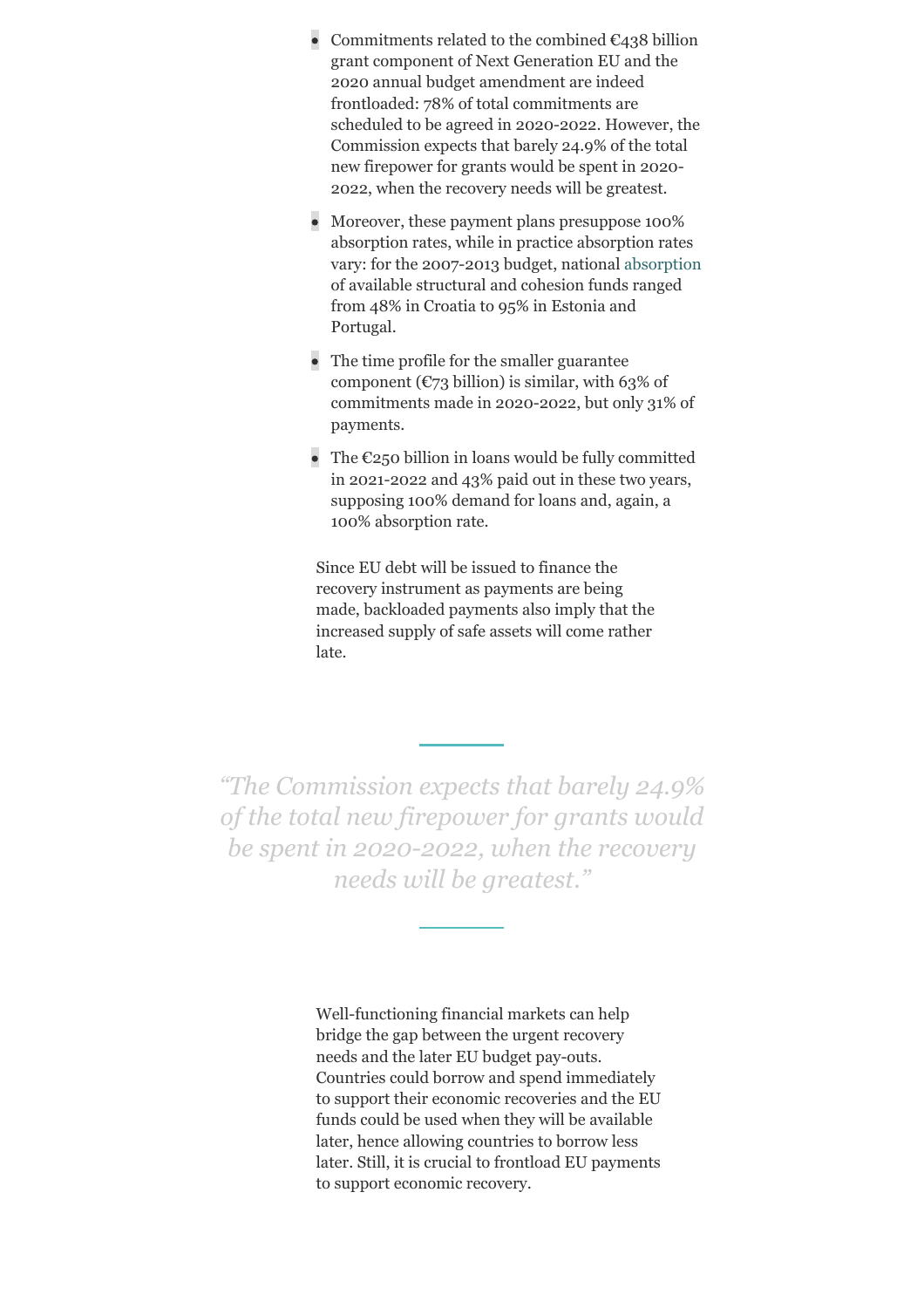## **Table 1: Composition of the 'Next Ge at 2018 prices)**

| 1. Supporting Member States to recover                                  |
|-------------------------------------------------------------------------|
| 1.1 Recovery and Resilience Facility                                    |
| 1.2 Recovery Assistance for Cohesion and the Territo<br><b>REACT-FU</b> |
| 1.3 European Agricultural Fund for Rural Developmen                     |
| <b>1.4 Just Transition Fund</b>                                         |
| 2. Kick-starting the economy and helping private inve                   |
| <b>2.1 Solvency Support Instrument</b>                                  |
| 2.2 InvestEU                                                            |
| 3. Learning the lessons from the crisis                                 |
| 3.1 EU4Health                                                           |
| 3.2 rescEU                                                              |
| 3.3 Horizon Europe                                                      |
| 3.4 Neighbourhood, Development and International C                      |
| <b>3.5 Humanitarian Aid</b>                                             |
| $T - 4 - 1$<br>Source: all underlying data was collected form the Comi  |
| [https://ec.europa.eu/info/publications/mff-2021-2021                   |

Share

# **Table 2: Composition of the 2 proposal (€** billion at 2018 pri

#### Recovery Assistance for Cohesion and of Europe - REACT-EU

### Solvency Support Instrument

### European Fund for Sustainable Develo **Total**

Source: all underlying data was collected form [https://ec.europa.eu/info/publications/mff-2<sup>1</sup>

Share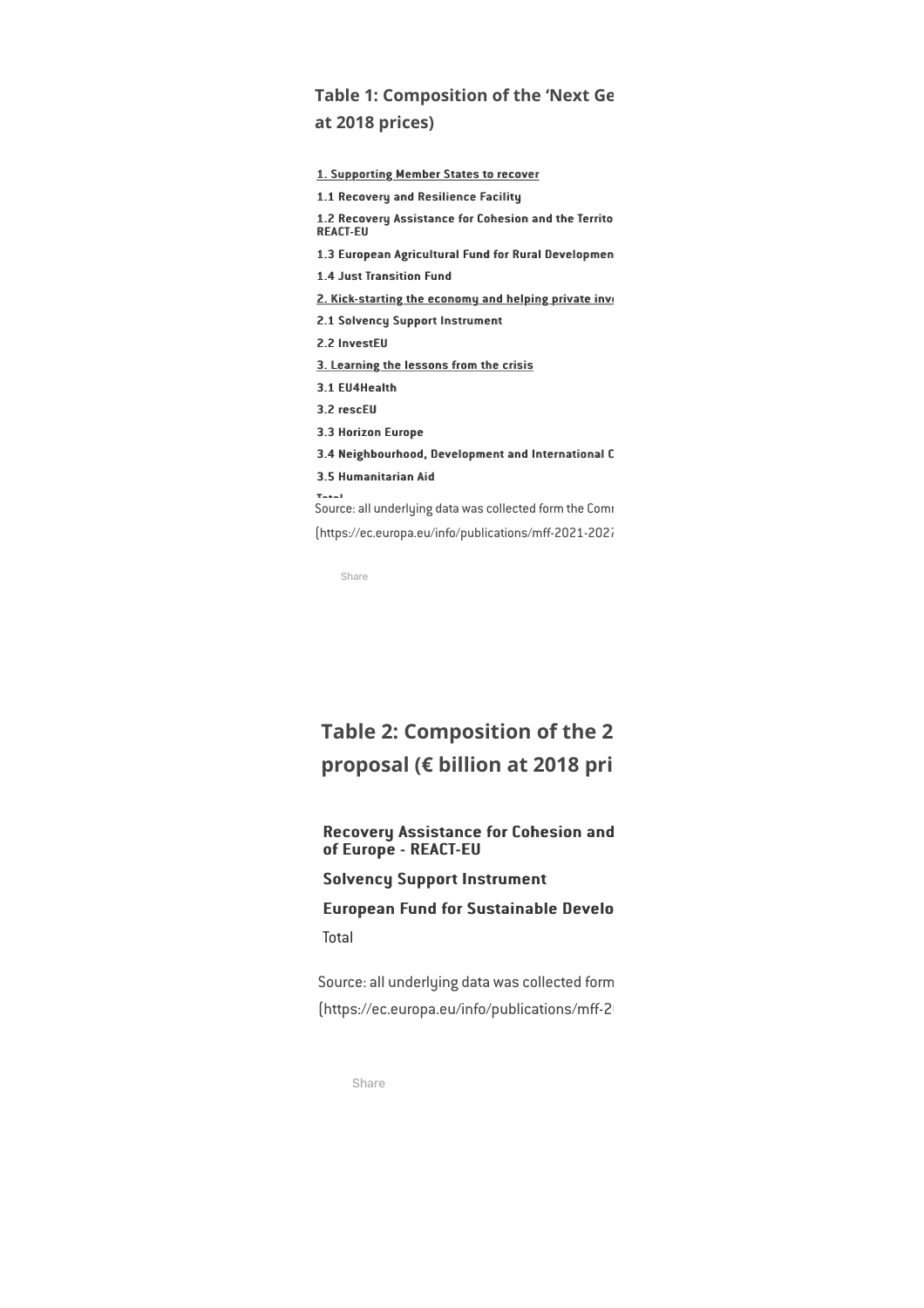# **Figure 2: Annual breakdow Generation EU' and the 20. (€ billion at current prices)**



Grants - commi

Source: all underlying data was collected  $[https://ec.europa.eu/info/publications/m]$ 

Share

#### *Recommended citation*

Darvas Z. (2020) 'Next Generation EU: 75% of grants will have to wait until 2023', *Bruegel Blog*, 10 June, available at https://www.bruegel.org/2020/06/threequarters-of-next-generation-eu-payments-willhave-to-wait-until-2023/

### **Republishing and referencing**

Bruegel considers itself a public good and takes no institutional standpoint. Anyone is free to republish and/or quote this post without prior consent. Please provide a full reference, clearly stating Bruegel and the